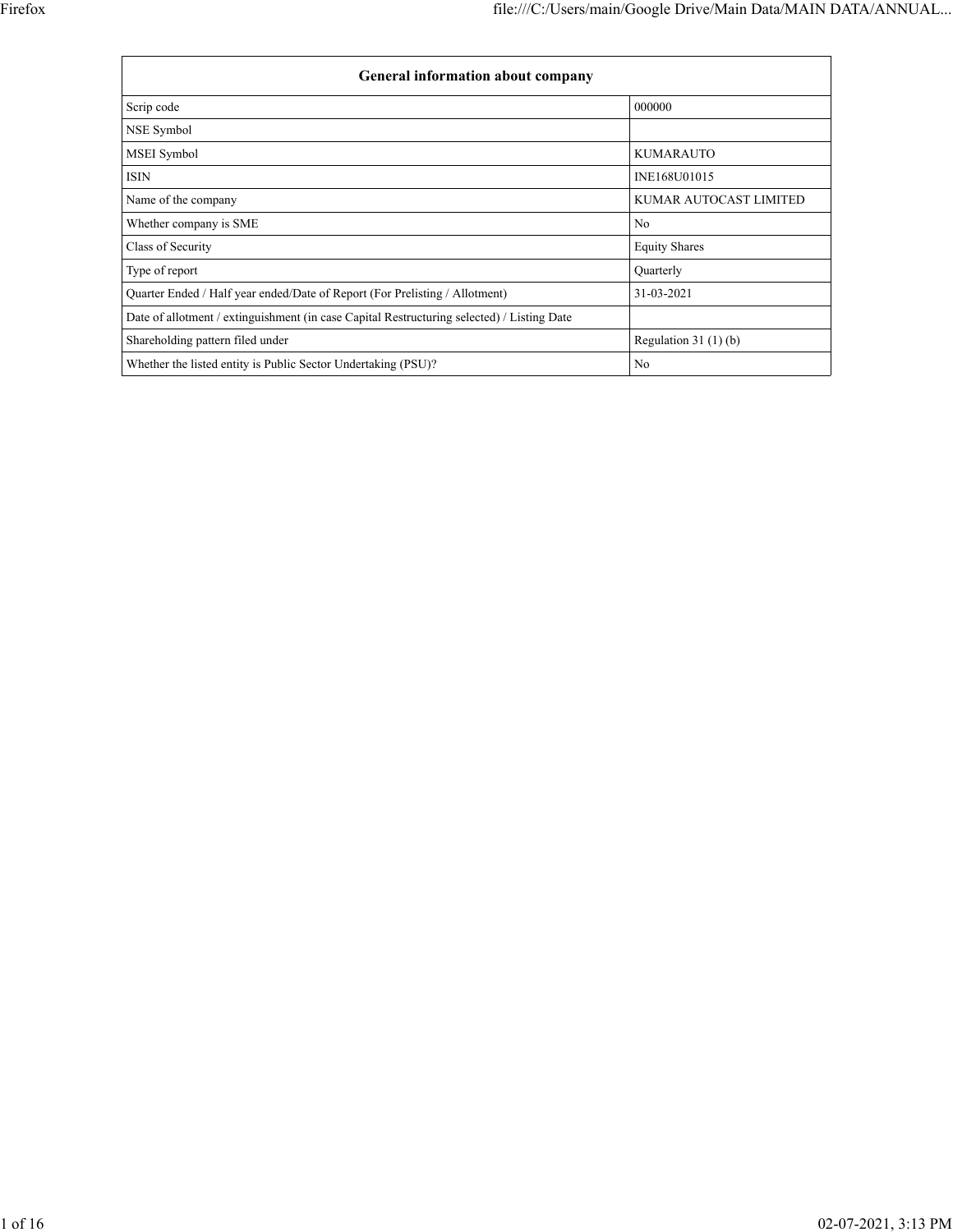|                | <b>Declaration</b>                                                                        |                |                                |                       |                            |  |  |  |  |  |  |  |
|----------------|-------------------------------------------------------------------------------------------|----------------|--------------------------------|-----------------------|----------------------------|--|--|--|--|--|--|--|
| Sr.<br>No.     | Particular                                                                                | Yes/No         | Promoter and<br>Promoter Group | Public<br>shareholder | Non Promoter-Non<br>Public |  |  |  |  |  |  |  |
|                | Whether the Listed Entity has issued any partly paid up<br>shares?                        | N <sub>o</sub> | N <sub>0</sub>                 | N <sub>0</sub>        | N <sub>0</sub>             |  |  |  |  |  |  |  |
| $\overline{c}$ | Whether the Listed Entity has issued any Convertible<br>Securities?                       | N <sub>0</sub> | N <sub>0</sub>                 | N <sub>o</sub>        | N <sub>0</sub>             |  |  |  |  |  |  |  |
| 3              | Whether the Listed Entity has issued any Warrants?                                        | N <sub>o</sub> | N <sub>0</sub>                 | N <sub>o</sub>        | N <sub>0</sub>             |  |  |  |  |  |  |  |
| 4              | Whether the Listed Entity has any shares against which<br>depository receipts are issued? | N <sub>0</sub> | N <sub>0</sub>                 | N <sub>0</sub>        | N <sub>0</sub>             |  |  |  |  |  |  |  |
| 5              | Whether the Listed Entity has any shares in locked-in?                                    | N <sub>o</sub> | N <sub>0</sub>                 | N <sub>0</sub>        | No.                        |  |  |  |  |  |  |  |
| 6              | Whether any shares held by promoters are pledge or<br>otherwise encumbered?               | N <sub>o</sub> | N <sub>0</sub>                 |                       |                            |  |  |  |  |  |  |  |
| 7              | Whether company has equity shares with differential<br>voting rights?                     | N <sub>0</sub> | No                             | N <sub>0</sub>        | N <sub>0</sub>             |  |  |  |  |  |  |  |
| 8              | Whether the listed entity has any significant beneficial<br>owner?                        | N <sub>o</sub> |                                |                       |                            |  |  |  |  |  |  |  |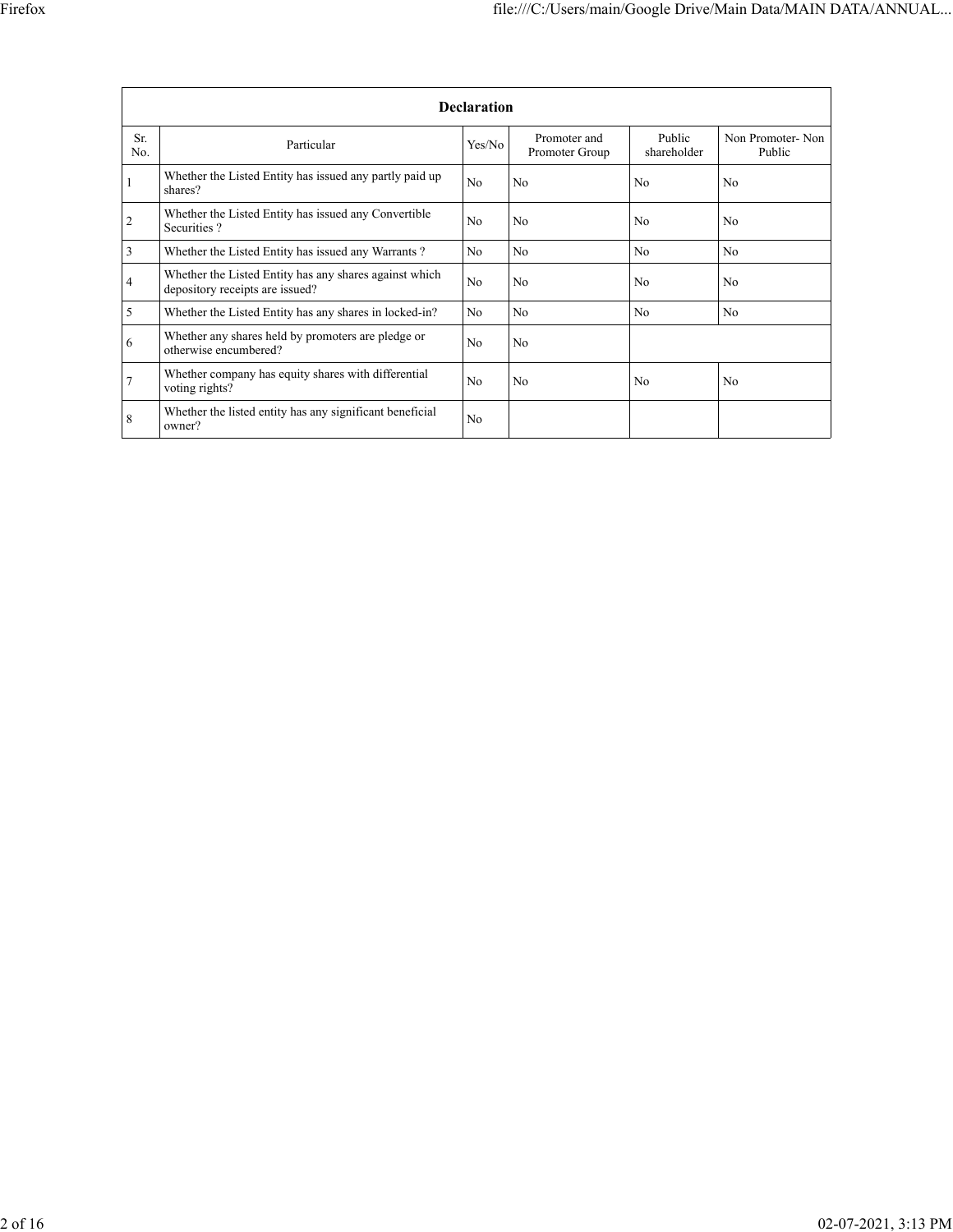|                 | <b>Table I - Summary Statement holding of specified securities</b> |                         |                         |                           |                          |                                                               |                                                                                                                              |                                                                  |               |          |                                   |  |  |
|-----------------|--------------------------------------------------------------------|-------------------------|-------------------------|---------------------------|--------------------------|---------------------------------------------------------------|------------------------------------------------------------------------------------------------------------------------------|------------------------------------------------------------------|---------------|----------|-----------------------------------|--|--|
|                 | Category of<br>shareholder<br>(II)                                 |                         | No. of                  | No. Of<br>Partly<br>paid- | No. Of<br>shares         | Total nos.<br>shares held<br>$(VII) =$<br>$(IV)+(V)+$<br>(VI) | Shareholding as<br>a % of total no.<br>of shares<br>(calculated as<br>per SCRR,<br>1957) (VIII) As<br>$a\%$ of<br>$(A+B+C2)$ | Number of Voting Rights held in each<br>class of securities (IX) |               |          |                                   |  |  |
| Category<br>(I) |                                                                    | Nos. Of<br>shareholders | fully paid<br>up equity | up<br>equity              | underlying<br>Depository |                                                               |                                                                                                                              | No of Voting (XIV) Rights                                        |               |          | Total as a<br>$%$ of<br>$(A+B+C)$ |  |  |
|                 |                                                                    | (III)                   | shares<br>held $(IV)$   | shares<br>held<br>(V)     | Receipts<br>(VI)         |                                                               |                                                                                                                              | Class eg:<br>X                                                   | Class<br>eg:y | Total    |                                   |  |  |
| (A)             | Promoter &<br>Promoter<br>Group                                    | 6                       | 7595700                 |                           |                          | 7595700                                                       | 73.22                                                                                                                        | 7595700                                                          |               | 7595700  | 73.22                             |  |  |
| (B)             | Public                                                             | 101                     | 2778300                 |                           |                          | 2778300                                                       | 26.78                                                                                                                        | 2778300                                                          |               | 2778300  | 26.78                             |  |  |
| (C)             | Non<br>Promoter-<br>Non Public                                     |                         |                         |                           |                          |                                                               |                                                                                                                              |                                                                  |               |          |                                   |  |  |
| (C1)            | <b>Shares</b><br>underlying<br><b>DRs</b>                          |                         |                         |                           |                          |                                                               |                                                                                                                              |                                                                  |               |          |                                   |  |  |
| (C2)            | Shares held<br>by<br>Employee<br>Trusts                            |                         |                         |                           |                          |                                                               |                                                                                                                              |                                                                  |               |          |                                   |  |  |
|                 | Total                                                              | 107                     | 10374000                |                           |                          | 10374000                                                      | 100                                                                                                                          | 10374000                                                         |               | 10374000 | 100                               |  |  |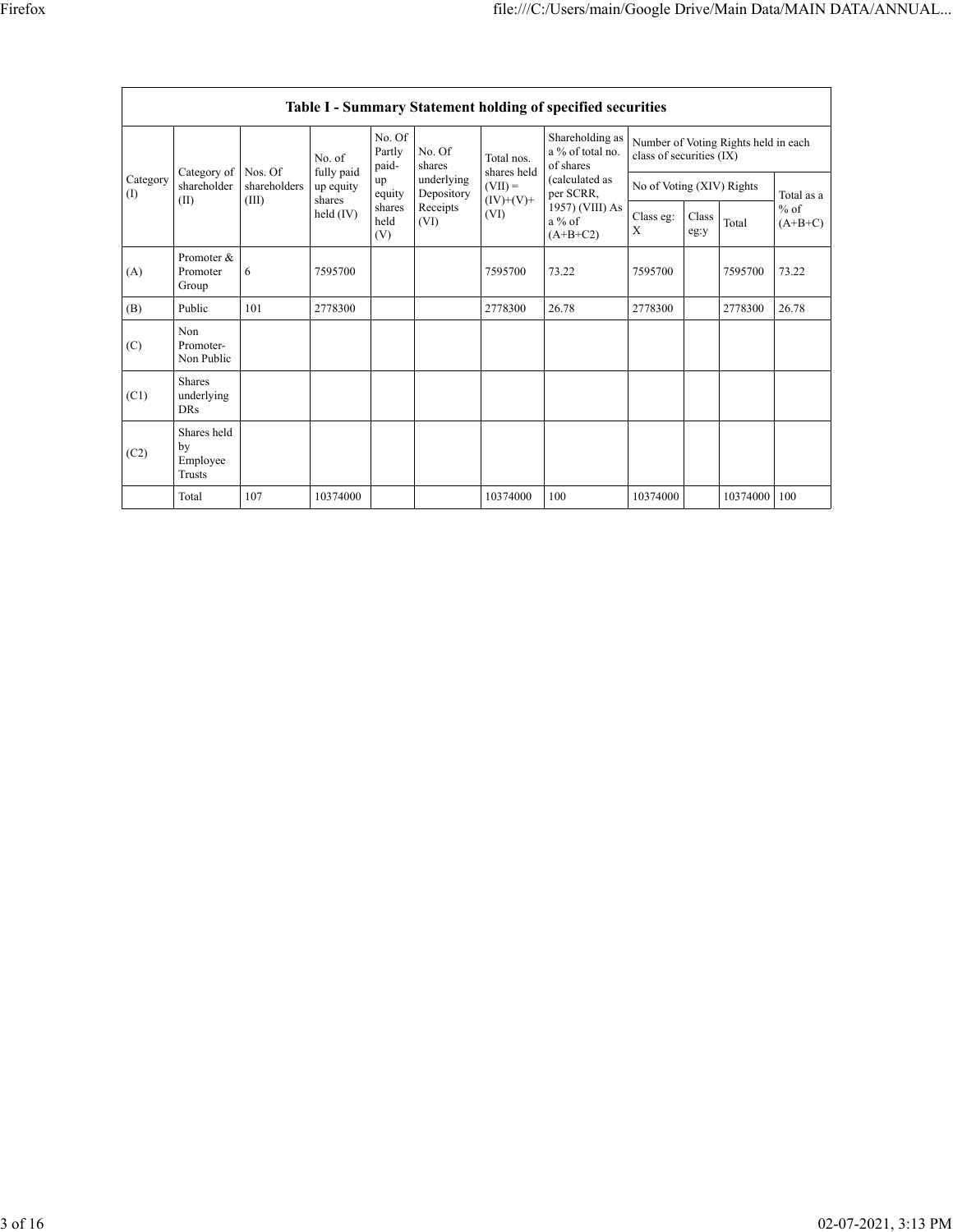|                                            | Table I - Summary Statement holding of specified securities |                                                                                  |                                                      |                                                                                                               |                                                                                                                                                                                         |                                        |                                                      |                                                                               |                                           |                                       |  |  |  |
|--------------------------------------------|-------------------------------------------------------------|----------------------------------------------------------------------------------|------------------------------------------------------|---------------------------------------------------------------------------------------------------------------|-----------------------------------------------------------------------------------------------------------------------------------------------------------------------------------------|----------------------------------------|------------------------------------------------------|-------------------------------------------------------------------------------|-------------------------------------------|---------------------------------------|--|--|--|
| Category<br>$\textcircled{\scriptsize{1}}$ | Category of<br>shareholder<br>(II)                          | No. Of<br>Shares<br>Underlying<br>Outstanding<br>convertible<br>securities $(X)$ | No. of<br><b>Shares</b><br>Underlying<br>Outstanding | No. Of Shares<br>Underlying<br>Outstanding<br>convertible<br>securities and<br>No. Of<br>Warrants (Xi)<br>(a) | Shareholding, as<br>a % assuming full<br>conversion of<br>convertible<br>securities (as a<br>percentage of<br>diluted share<br>capital) $(XI)$ =<br>$(VII)+(X)$ As a %<br>of $(A+B+C2)$ | Number of<br>Locked in<br>shares (XII) |                                                      | Number of<br><b>Shares</b><br>pledged or<br>otherwise<br>encumbered<br>(XIII) |                                           | Number of<br>equity shares<br>held in |  |  |  |
|                                            |                                                             |                                                                                  | <b>Warrants</b><br>$(X_i)$                           |                                                                                                               |                                                                                                                                                                                         | No.<br>(a)                             | As a $%$<br>of total<br><b>Shares</b><br>held<br>(b) | No.<br>(a)                                                                    | As a $%$<br>of total<br>Shares<br>held(b) | dematerialized<br>form $(XIV)$        |  |  |  |
| (A)                                        | Promoter &<br>Promoter<br>Group                             |                                                                                  |                                                      |                                                                                                               | 73.22                                                                                                                                                                                   |                                        |                                                      |                                                                               |                                           | 7511700                               |  |  |  |
| (B)                                        | Public                                                      |                                                                                  |                                                      |                                                                                                               | 26.78                                                                                                                                                                                   |                                        |                                                      |                                                                               |                                           | 2100                                  |  |  |  |
| (C)                                        | Non<br>Promoter-<br>Non Public                              |                                                                                  |                                                      |                                                                                                               |                                                                                                                                                                                         |                                        |                                                      |                                                                               |                                           |                                       |  |  |  |
| (C1)                                       | <b>Shares</b><br>underlying<br><b>DRs</b>                   |                                                                                  |                                                      |                                                                                                               |                                                                                                                                                                                         |                                        |                                                      |                                                                               |                                           |                                       |  |  |  |
| (C2)                                       | Shares held<br>by<br>Employee<br>Trusts                     |                                                                                  |                                                      |                                                                                                               |                                                                                                                                                                                         |                                        |                                                      |                                                                               |                                           |                                       |  |  |  |
|                                            | Total                                                       |                                                                                  |                                                      |                                                                                                               | 100                                                                                                                                                                                     |                                        |                                                      |                                                                               |                                           | 7513800                               |  |  |  |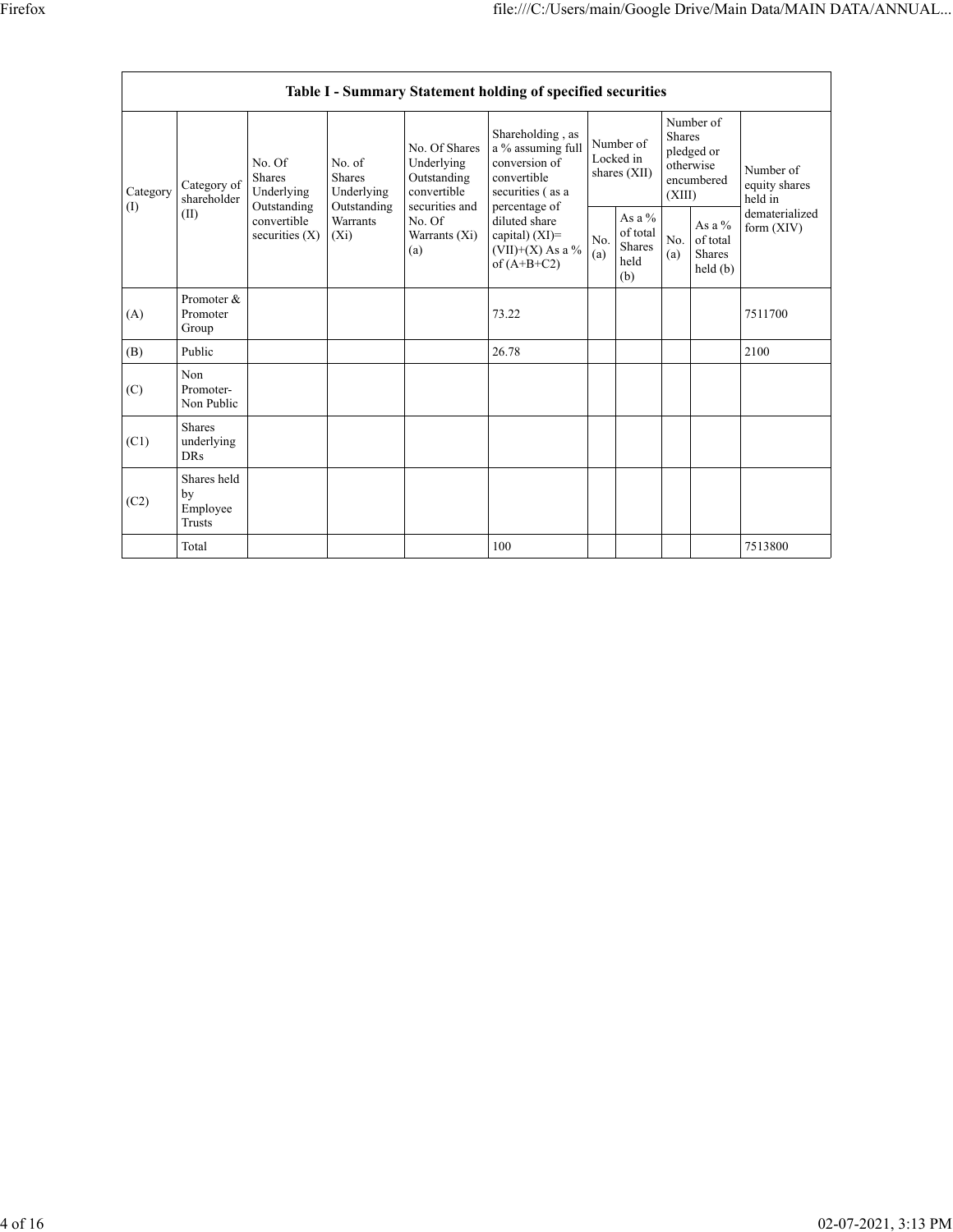|                                                                                               | Table II - Statement showing shareholding pattern of the Promoter and Promoter Group                                |                                                                              |                                                            |                                 |                                                                  |                      |                                                         |                               |               |                                 |                                 |  |  |
|-----------------------------------------------------------------------------------------------|---------------------------------------------------------------------------------------------------------------------|------------------------------------------------------------------------------|------------------------------------------------------------|---------------------------------|------------------------------------------------------------------|----------------------|---------------------------------------------------------|-------------------------------|---------------|---------------------------------|---------------------------------|--|--|
|                                                                                               |                                                                                                                     |                                                                              | No. of<br>fully paid<br>up equity<br>shares<br>held $(IV)$ | No.<br>Of<br>Partly             | No. Of<br>shares<br>underlying<br>Depository<br>Receipts<br>(VI) | Total nos.<br>shares | Shareholding<br>as a % of<br>total no. of               | each class of securities (IX) |               | Number of Voting Rights held in |                                 |  |  |
| Sr.                                                                                           | Category & Name<br>of the                                                                                           | Nos. Of<br>shareholders                                                      |                                                            | paid-<br>up                     |                                                                  | held (VII)<br>$=$    | shares<br>(calculated                                   | No of Voting (XIV) Rights     |               |                                 | Total<br>as a $%$               |  |  |
|                                                                                               | Shareholders (I)                                                                                                    | (III)                                                                        |                                                            | equity<br>shares<br>held<br>(V) |                                                                  | $(IV)+(V)+$<br>(VI)  | as per SCRR,<br>1957) (VIII)<br>As a % of<br>$(A+B+C2)$ | Class eg:<br>X                | Class<br>eg:y | Total                           | of<br>Total<br>Voting<br>rights |  |  |
| A                                                                                             | Table II - Statement showing shareholding pattern of the Promoter and Promoter Group                                |                                                                              |                                                            |                                 |                                                                  |                      |                                                         |                               |               |                                 |                                 |  |  |
| (1)                                                                                           | Indian                                                                                                              |                                                                              |                                                            |                                 |                                                                  |                      |                                                         |                               |               |                                 |                                 |  |  |
| (a)                                                                                           | Individuals/Hindu<br>undivided Family                                                                               | 6                                                                            | 7595700                                                    |                                 |                                                                  | 7595700              | 73.22                                                   | 7595700                       |               | 7595700                         | 73.22                           |  |  |
| Sub-Total<br>(A)(1)                                                                           |                                                                                                                     | 6                                                                            | 7595700                                                    |                                 |                                                                  | 7595700              | 73.22                                                   | 7595700                       |               | 7595700                         | 73.22                           |  |  |
| (2)                                                                                           | Foreign                                                                                                             |                                                                              |                                                            |                                 |                                                                  |                      |                                                         |                               |               |                                 |                                 |  |  |
| Total<br>Shareholding<br>of Promoter<br>and<br>Promoter<br>Group<br>$(A)=(A)$<br>$(1)+(A)(2)$ |                                                                                                                     | 6                                                                            | 7595700                                                    |                                 |                                                                  | 7595700              | 73.22                                                   | 7595700                       |               | 7595700                         | 73.22                           |  |  |
| B                                                                                             |                                                                                                                     | Table III - Statement showing shareholding pattern of the Public shareholder |                                                            |                                 |                                                                  |                      |                                                         |                               |               |                                 |                                 |  |  |
| (1)                                                                                           | Institutions                                                                                                        |                                                                              |                                                            |                                 |                                                                  |                      |                                                         |                               |               |                                 |                                 |  |  |
| (3)                                                                                           | Non-institutions                                                                                                    |                                                                              |                                                            |                                 |                                                                  |                      |                                                         |                               |               |                                 |                                 |  |  |
| (a(i))                                                                                        | Individuals -<br>i.Individual<br>shareholders<br>holding nominal<br>share capital up to<br>Rs. 2 lakhs.             | 71                                                                           | 588000                                                     |                                 |                                                                  | 588000               | 5.67                                                    | 588000                        |               | 588000                          | 5.67                            |  |  |
| (a(ii))                                                                                       | Individuals - ii.<br>Individual<br>shareholders<br>holding nominal<br>share capital in<br>excess of Rs. 2<br>lakhs. | 30                                                                           | 2190300                                                    |                                 |                                                                  | 2190300              | 21.11                                                   | 2190300                       |               | 2190300                         | 21.11                           |  |  |
| Sub-Total<br>(B)(3)                                                                           |                                                                                                                     | 101                                                                          | 2778300                                                    |                                 |                                                                  | 2778300              | 26.78                                                   | 2778300                       |               | 2778300                         | 26.78                           |  |  |
| <b>Total Public</b><br>Shareholding<br>$(B)=B)$<br>$(1)+(B)$<br>$(2)+(B)(3)$                  |                                                                                                                     | 101                                                                          | 2778300                                                    |                                 |                                                                  | 2778300              | 26.78                                                   | 2778300                       |               | 2778300                         | 26.78                           |  |  |
| $\mathbf C$                                                                                   | Table IV - Statement showing shareholding pattern of the Non Promoter- Non Public shareholder                       |                                                                              |                                                            |                                 |                                                                  |                      |                                                         |                               |               |                                 |                                 |  |  |
| Total (<br>$A+B+C2$ )                                                                         |                                                                                                                     | 107                                                                          | 10374000                                                   |                                 |                                                                  | 10374000             | 100                                                     | 10374000                      |               | 10374000                        | 100                             |  |  |
| Total<br>$(A+B+C)$                                                                            |                                                                                                                     | 107                                                                          | 10374000                                                   |                                 |                                                                  | 10374000             | 100                                                     | 10374000                      |               | 10374000                        | 100                             |  |  |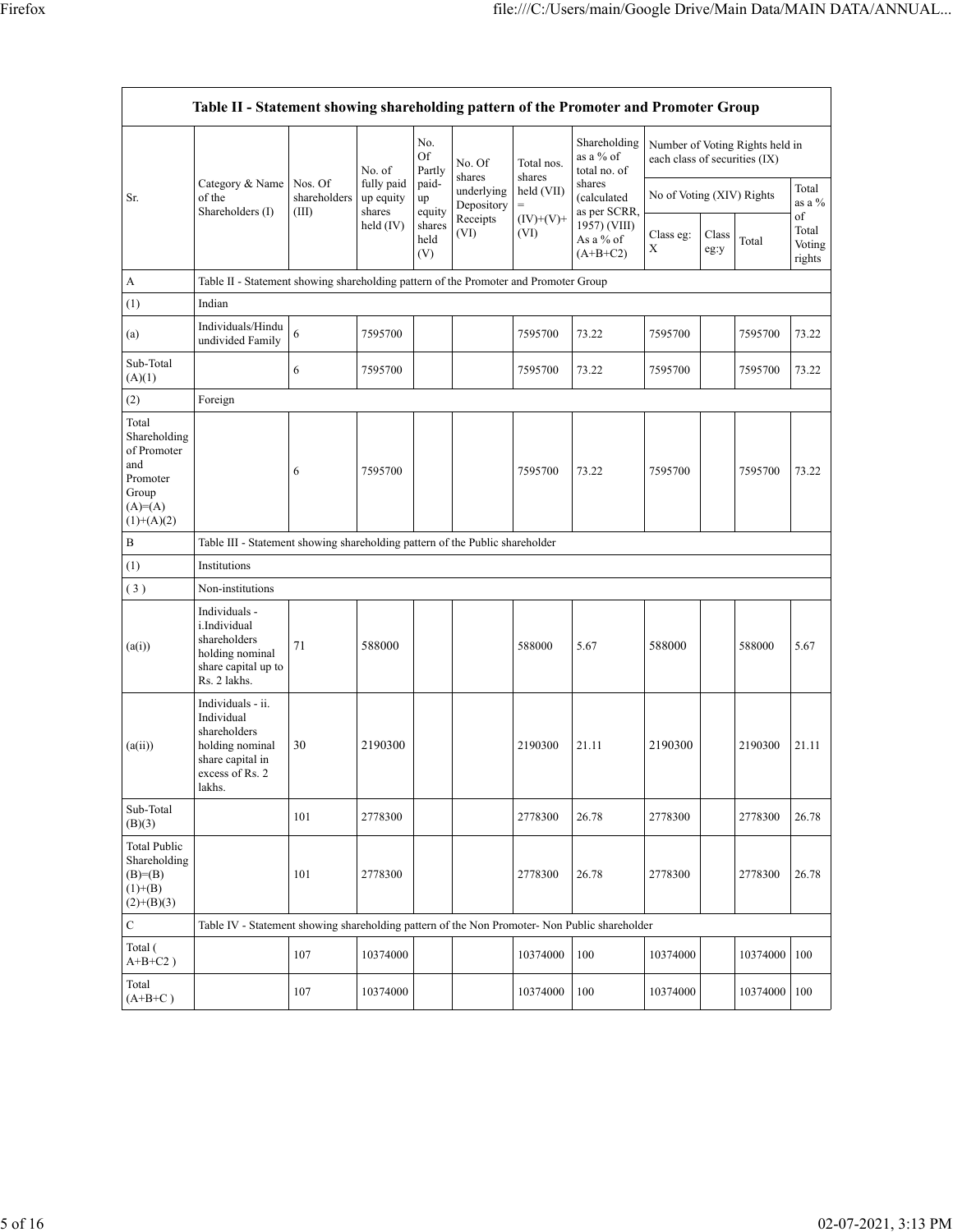| Table II - Statement showing shareholding pattern of the Promoter and Promoter Group     |                                            |                                                                            |                                                                                                               |                                                                                                                                                                                       |            |                                            |                                                                               |                                                   |                                                         |  |  |
|------------------------------------------------------------------------------------------|--------------------------------------------|----------------------------------------------------------------------------|---------------------------------------------------------------------------------------------------------------|---------------------------------------------------------------------------------------------------------------------------------------------------------------------------------------|------------|--------------------------------------------|-------------------------------------------------------------------------------|---------------------------------------------------|---------------------------------------------------------|--|--|
| Sr.                                                                                      | No. Of Shares<br>Underlying<br>Outstanding | No. of Shares<br>Underlying<br>Outstanding<br>convertible<br>Warrants (Xi) | No. Of Shares<br>Underlying<br>Outstanding<br>convertible<br>securities and<br>No. Of<br>Warrants (Xi)<br>(a) | Shareholding, as a<br>% assuming full<br>conversion of<br>convertible<br>securities (as a<br>percentage of<br>diluted share<br>capital) $(XI)$ =<br>(VII)+(X) As a %<br>of $(A+B+C2)$ |            | Number of<br>Locked in<br>shares $(XII)$   | Number of<br><b>Shares</b><br>pledged or<br>otherwise<br>encumbered<br>(XIII) |                                                   | Number of<br>equity shares<br>held in<br>dematerialized |  |  |
|                                                                                          | securities (X)                             |                                                                            |                                                                                                               |                                                                                                                                                                                       | No.<br>(a) | As a $%$<br>of total<br>Shares<br>held (b) | No.<br>(a)                                                                    | As a $%$<br>of total<br><b>Shares</b><br>held (b) | form (XIV)                                              |  |  |
| A                                                                                        |                                            |                                                                            |                                                                                                               | Table II - Statement showing shareholding pattern of the Promoter and Promoter Group                                                                                                  |            |                                            |                                                                               |                                                   |                                                         |  |  |
| (1)                                                                                      | Indian                                     |                                                                            |                                                                                                               |                                                                                                                                                                                       |            |                                            |                                                                               |                                                   |                                                         |  |  |
| (a)                                                                                      |                                            |                                                                            |                                                                                                               | 73.22                                                                                                                                                                                 |            |                                            |                                                                               |                                                   | 7511700                                                 |  |  |
| Sub-Total<br>(A)(1)                                                                      |                                            |                                                                            |                                                                                                               | 73.22                                                                                                                                                                                 |            |                                            |                                                                               |                                                   | 7511700                                                 |  |  |
| (2)                                                                                      | Foreign                                    |                                                                            |                                                                                                               |                                                                                                                                                                                       |            |                                            |                                                                               |                                                   |                                                         |  |  |
| Total<br>Shareholding of<br>Promoter and<br>Promoter Group<br>$(A)= (A)$<br>$(1)+(A)(2)$ |                                            |                                                                            |                                                                                                               | 73.22                                                                                                                                                                                 |            |                                            |                                                                               |                                                   | 7511700                                                 |  |  |
| B                                                                                        |                                            |                                                                            |                                                                                                               | Table III - Statement showing shareholding pattern of the Public shareholder                                                                                                          |            |                                            |                                                                               |                                                   |                                                         |  |  |
| (1)                                                                                      | Institutions                               |                                                                            |                                                                                                               |                                                                                                                                                                                       |            |                                            |                                                                               |                                                   |                                                         |  |  |
| (3)                                                                                      | Non-institutions                           |                                                                            |                                                                                                               |                                                                                                                                                                                       |            |                                            |                                                                               |                                                   |                                                         |  |  |
| (a(i))                                                                                   |                                            |                                                                            |                                                                                                               | 5.67                                                                                                                                                                                  |            |                                            |                                                                               |                                                   | 2100                                                    |  |  |
| (a(ii))                                                                                  |                                            |                                                                            |                                                                                                               | 21.11                                                                                                                                                                                 |            |                                            |                                                                               |                                                   | $\mathbf{0}$                                            |  |  |
| Sub-Total<br>(B)(3)                                                                      |                                            |                                                                            |                                                                                                               | 26.78                                                                                                                                                                                 |            |                                            |                                                                               |                                                   | 2100                                                    |  |  |
| <b>Total Public</b><br>Shareholding<br>$(B)= (B)(1)+(B)$<br>$(2)+(B)(3)$                 |                                            |                                                                            |                                                                                                               | 26.78                                                                                                                                                                                 |            |                                            |                                                                               |                                                   | 2100                                                    |  |  |
| C                                                                                        |                                            |                                                                            |                                                                                                               | Table IV - Statement showing shareholding pattern of the Non Promoter- Non Public shareholder                                                                                         |            |                                            |                                                                               |                                                   |                                                         |  |  |
| Total (<br>$A+B+C2$ )                                                                    |                                            |                                                                            |                                                                                                               | 100                                                                                                                                                                                   |            |                                            |                                                                               |                                                   | 7513800                                                 |  |  |
| Total $(A+B+C)$                                                                          |                                            |                                                                            |                                                                                                               | 100                                                                                                                                                                                   |            |                                            |                                                                               |                                                   | 7513800                                                 |  |  |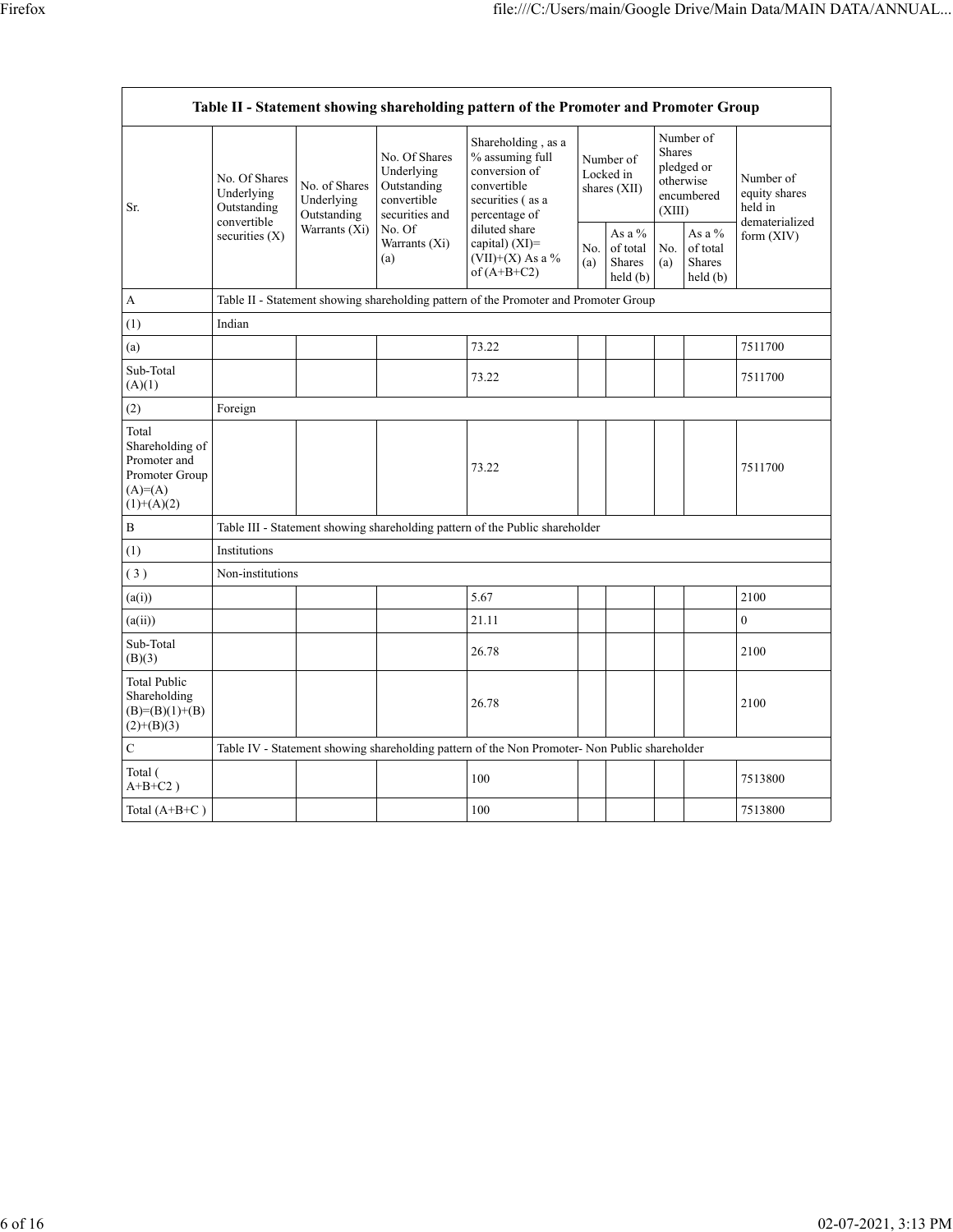| Individuals/Hindu undivided Family                                                                                                                                                       |                                                               |                       |                           |                      |                      |                                      |  |  |  |  |  |
|------------------------------------------------------------------------------------------------------------------------------------------------------------------------------------------|---------------------------------------------------------------|-----------------------|---------------------------|----------------------|----------------------|--------------------------------------|--|--|--|--|--|
| Searial No.                                                                                                                                                                              | $\mathbf{1}$                                                  | $\sqrt{2}$            | 3                         | 4                    | $\sqrt{5}$           | 6                                    |  |  |  |  |  |
| Name of the<br>Shareholders (I)                                                                                                                                                          | <b>ARUN KUMAR</b><br>SOOD                                     | <b>ASHISH</b><br>SOOD | <b>AJAY KUMAR</b><br>SOOD | <b>SHAMA</b><br>SOOD | <b>SEEMA</b><br>SOOD | <b>RAMESH KUMAR</b><br><b>SHARMA</b> |  |  |  |  |  |
| PAN(II)                                                                                                                                                                                  | AFIPS5564C                                                    | AIPPS7080P            | AFIPS5559P                | ADGPS3452F           | AIZPS1581R           | AJJPS9980R                           |  |  |  |  |  |
| No. of fully paid<br>up equity shares<br>held (IV)                                                                                                                                       | 3525900                                                       | 1640100               | 1352400                   | 569100               | 424200               | 84000                                |  |  |  |  |  |
| No. Of Partly paid-<br>up equity shares<br>held (V)                                                                                                                                      |                                                               |                       |                           |                      |                      |                                      |  |  |  |  |  |
| No. Of shares<br>underlying<br>Depository<br>Receipts (VI)                                                                                                                               |                                                               |                       |                           |                      |                      |                                      |  |  |  |  |  |
| Total nos. shares<br>$held (VII) =$<br>$(IV)+(V)+(VI)$                                                                                                                                   | 3525900                                                       | 1640100               | 1352400                   | 569100               | 424200               | 84000                                |  |  |  |  |  |
| Shareholding as a<br>% of total no. of<br>shares (calculated<br>as per SCRR,<br>1957) (VIII) As a<br>% of $(A+B+C2)$                                                                     | 33.99                                                         | 15.81                 | 13.04                     | 5.49                 | 4.09                 | 0.81                                 |  |  |  |  |  |
|                                                                                                                                                                                          | Number of Voting Rights held in each class of securities (IX) |                       |                           |                      |                      |                                      |  |  |  |  |  |
| Class eg:X                                                                                                                                                                               | 3525900                                                       | 1640100               | 1352400                   | 569100               | 424200               | 84000                                |  |  |  |  |  |
| Class eg:y                                                                                                                                                                               |                                                               |                       |                           |                      |                      |                                      |  |  |  |  |  |
| Total                                                                                                                                                                                    | 3525900                                                       | 1640100               | 1352400                   | 569100               | 424200               | 84000                                |  |  |  |  |  |
| Total as a % of<br><b>Total Voting rights</b>                                                                                                                                            | 33.99                                                         | 15.81                 | 13.04                     | 5.49                 | 4.09                 | 0.81                                 |  |  |  |  |  |
| No. Of Shares<br>Underlying<br>Outstanding<br>convertible<br>securities $(X)$                                                                                                            |                                                               |                       |                           |                      |                      |                                      |  |  |  |  |  |
| No. of Shares<br>Underlying<br>Outstanding<br>Warrants (Xi)                                                                                                                              |                                                               |                       |                           |                      |                      |                                      |  |  |  |  |  |
| No. Of Shares<br>Underlying<br>Outstanding<br>convertible<br>securities and No.<br>Of Warrants (Xi)<br>(a)                                                                               |                                                               |                       |                           |                      |                      |                                      |  |  |  |  |  |
| Shareholding, as a<br>% assuming full<br>conversion of<br>convertible<br>securities (as a<br>percentage of<br>diluted share<br>capital) (XI)=<br>$(VII)+(Xi)(a)$ As a<br>% of $(A+B+C2)$ | 33.99                                                         | 15.81                 | 13.04                     | 5.49                 | 4.09                 | 0.81                                 |  |  |  |  |  |
| Number of Locked in shares (XII)                                                                                                                                                         |                                                               |                       |                           |                      |                      |                                      |  |  |  |  |  |
| No. $(a)$                                                                                                                                                                                |                                                               |                       |                           |                      |                      |                                      |  |  |  |  |  |
| As a % of total<br>Shares held (b)                                                                                                                                                       |                                                               |                       |                           |                      |                      |                                      |  |  |  |  |  |
|                                                                                                                                                                                          | Number of Shares pledged or otherwise encumbered (XIII)       |                       |                           |                      |                      |                                      |  |  |  |  |  |
| No. $(a)$                                                                                                                                                                                |                                                               |                       |                           |                      |                      |                                      |  |  |  |  |  |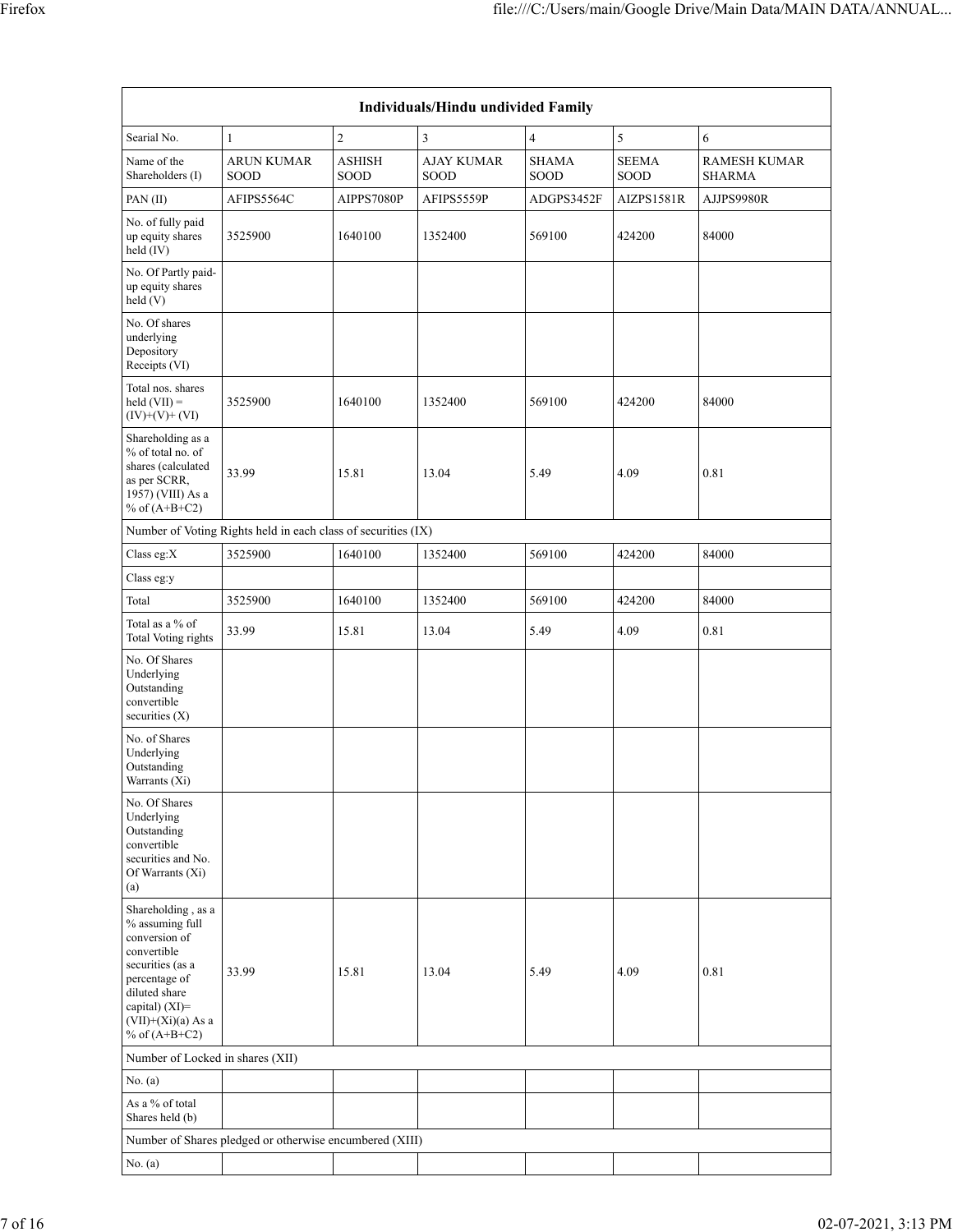| As a % of total<br>Shares held (b)                                   |          |          |          |                   |                   |                |
|----------------------------------------------------------------------|----------|----------|----------|-------------------|-------------------|----------------|
| Number of equity<br>shares held in<br>dematerialized<br>form $(XIV)$ | 3525900  | 1640100  | 1352400  | 569100            | 424200            | $\theta$       |
| Reason for not providing PAN                                         |          |          |          |                   |                   |                |
| Reason for not<br>providing PAN                                      |          |          |          |                   |                   |                |
| Shareholder type                                                     | Promoter | Promoter | Promoter | Promoter<br>Group | Promoter<br>Group | Promoter Group |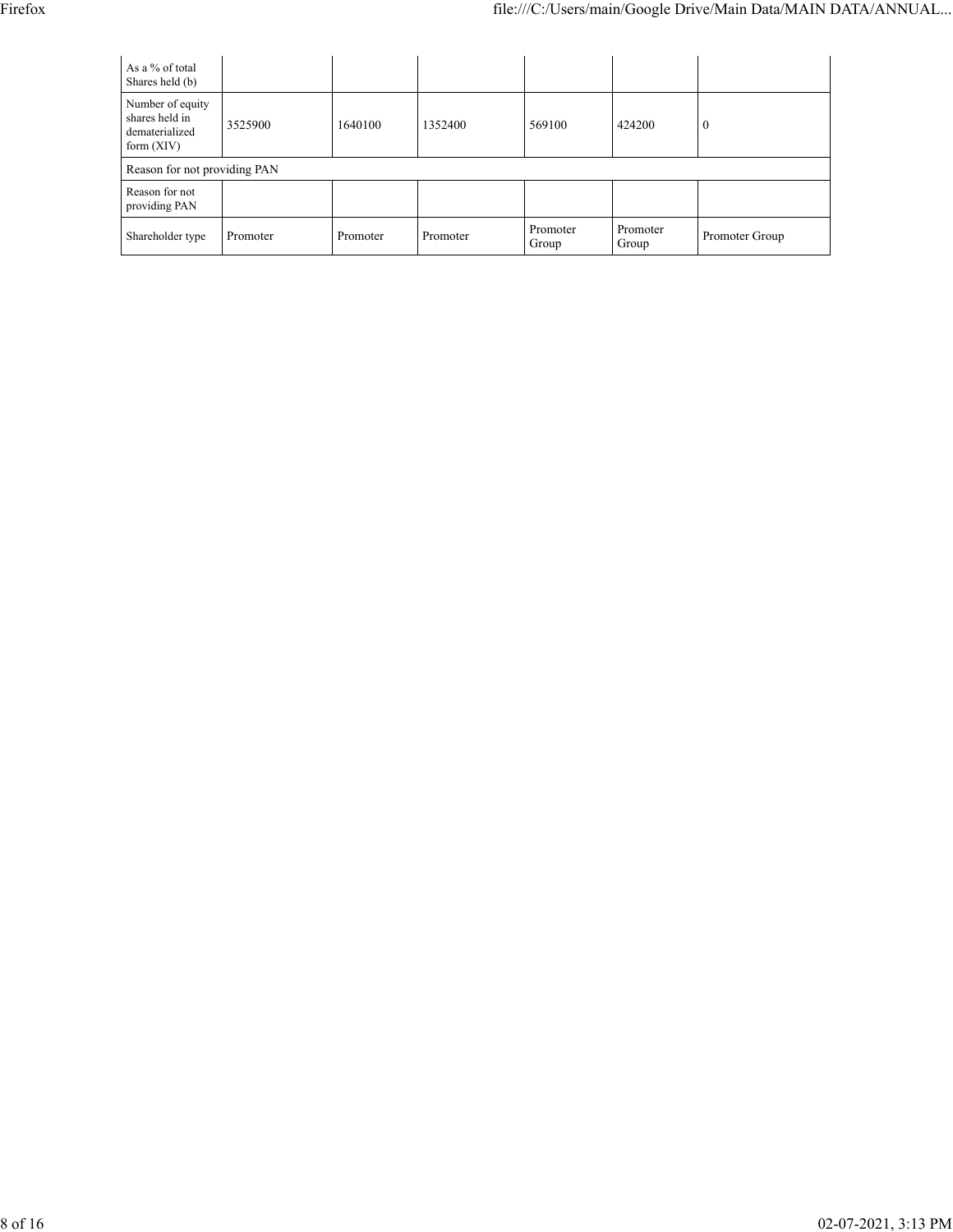|                                                                                                                                                                                          | Individuals/Hindu undivided Family                            |  |  |  |  |  |  |  |  |  |
|------------------------------------------------------------------------------------------------------------------------------------------------------------------------------------------|---------------------------------------------------------------|--|--|--|--|--|--|--|--|--|
| Searial No.                                                                                                                                                                              |                                                               |  |  |  |  |  |  |  |  |  |
| Name of the<br>Shareholders (I)                                                                                                                                                          | Click here to go back                                         |  |  |  |  |  |  |  |  |  |
| PAN(II)                                                                                                                                                                                  | Total                                                         |  |  |  |  |  |  |  |  |  |
| No. of fully paid<br>up equity shares<br>$held$ (IV)                                                                                                                                     | 7595700                                                       |  |  |  |  |  |  |  |  |  |
| No. Of Partly paid-<br>up equity shares<br>held (V)                                                                                                                                      |                                                               |  |  |  |  |  |  |  |  |  |
| No. Of shares<br>underlying<br>Depository<br>Receipts (VI)                                                                                                                               |                                                               |  |  |  |  |  |  |  |  |  |
| Total nos. shares<br>$held (VII) =$<br>$(IV)+(V)+(VI)$                                                                                                                                   | 7595700                                                       |  |  |  |  |  |  |  |  |  |
| Shareholding as a<br>% of total no. of<br>shares (calculated<br>as per SCRR,<br>1957) (VIII) As a<br>% of $(A+B+C2)$                                                                     | 73.22                                                         |  |  |  |  |  |  |  |  |  |
|                                                                                                                                                                                          | Number of Voting Rights held in each class of securities (IX) |  |  |  |  |  |  |  |  |  |
| Class eg:X                                                                                                                                                                               | 7595700                                                       |  |  |  |  |  |  |  |  |  |
| Class eg:y                                                                                                                                                                               |                                                               |  |  |  |  |  |  |  |  |  |
| Total                                                                                                                                                                                    | 7595700                                                       |  |  |  |  |  |  |  |  |  |
| Total as a % of<br>Total Voting rights                                                                                                                                                   | 73.22                                                         |  |  |  |  |  |  |  |  |  |
| No. Of Shares<br>Underlying<br>Outstanding<br>convertible<br>securities $(X)$                                                                                                            |                                                               |  |  |  |  |  |  |  |  |  |
| No. of Shares<br>Underlying<br>Outstanding<br>Warrants (Xi)                                                                                                                              |                                                               |  |  |  |  |  |  |  |  |  |
| No. Of Shares<br>Underlying<br>Outstanding<br>convertible<br>securities and No.<br>Of Warrants (Xi)<br>(a)                                                                               |                                                               |  |  |  |  |  |  |  |  |  |
| Shareholding, as a<br>% assuming full<br>conversion of<br>convertible<br>securities (as a<br>percentage of<br>diluted share<br>capital) (XI)=<br>$(VII)+(Xi)(a)$ As a<br>% of $(A+B+C2)$ | 73.22                                                         |  |  |  |  |  |  |  |  |  |
| Number of Locked in shares (XII)                                                                                                                                                         |                                                               |  |  |  |  |  |  |  |  |  |
| No. (a)                                                                                                                                                                                  |                                                               |  |  |  |  |  |  |  |  |  |
| As a % of total<br>Shares held (b)                                                                                                                                                       |                                                               |  |  |  |  |  |  |  |  |  |
|                                                                                                                                                                                          | Number of Shares pledged or otherwise encumbered (XIII)       |  |  |  |  |  |  |  |  |  |
| No. (a)                                                                                                                                                                                  |                                                               |  |  |  |  |  |  |  |  |  |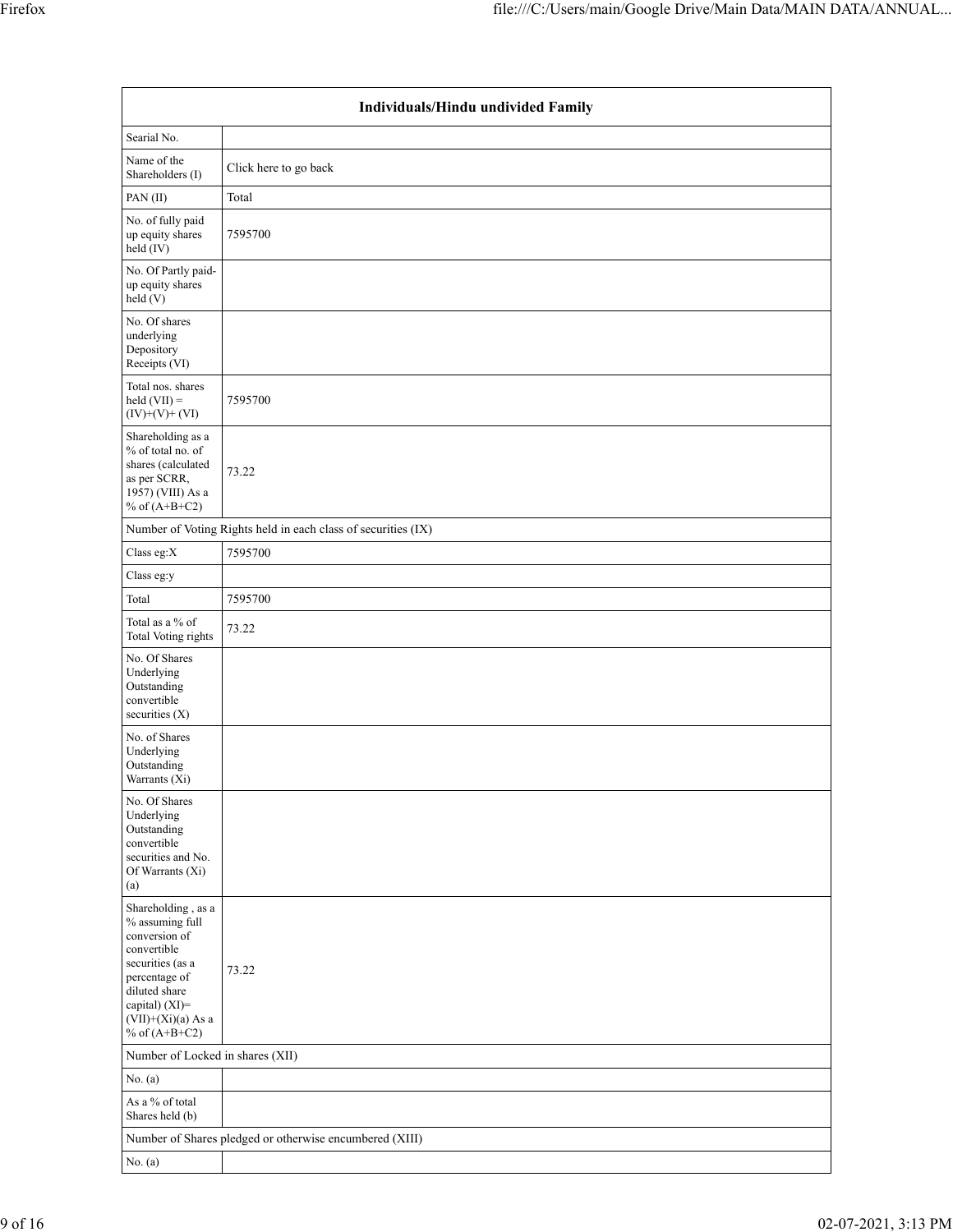| As a % of total<br>Shares held (b)                                   |                              |  |  |  |  |  |  |  |  |
|----------------------------------------------------------------------|------------------------------|--|--|--|--|--|--|--|--|
| Number of equity<br>shares held in<br>dematerialized<br>form $(XIV)$ | 7511700                      |  |  |  |  |  |  |  |  |
|                                                                      | Reason for not providing PAN |  |  |  |  |  |  |  |  |
| Reason for not<br>providing PAN                                      |                              |  |  |  |  |  |  |  |  |
| Shareholder type                                                     |                              |  |  |  |  |  |  |  |  |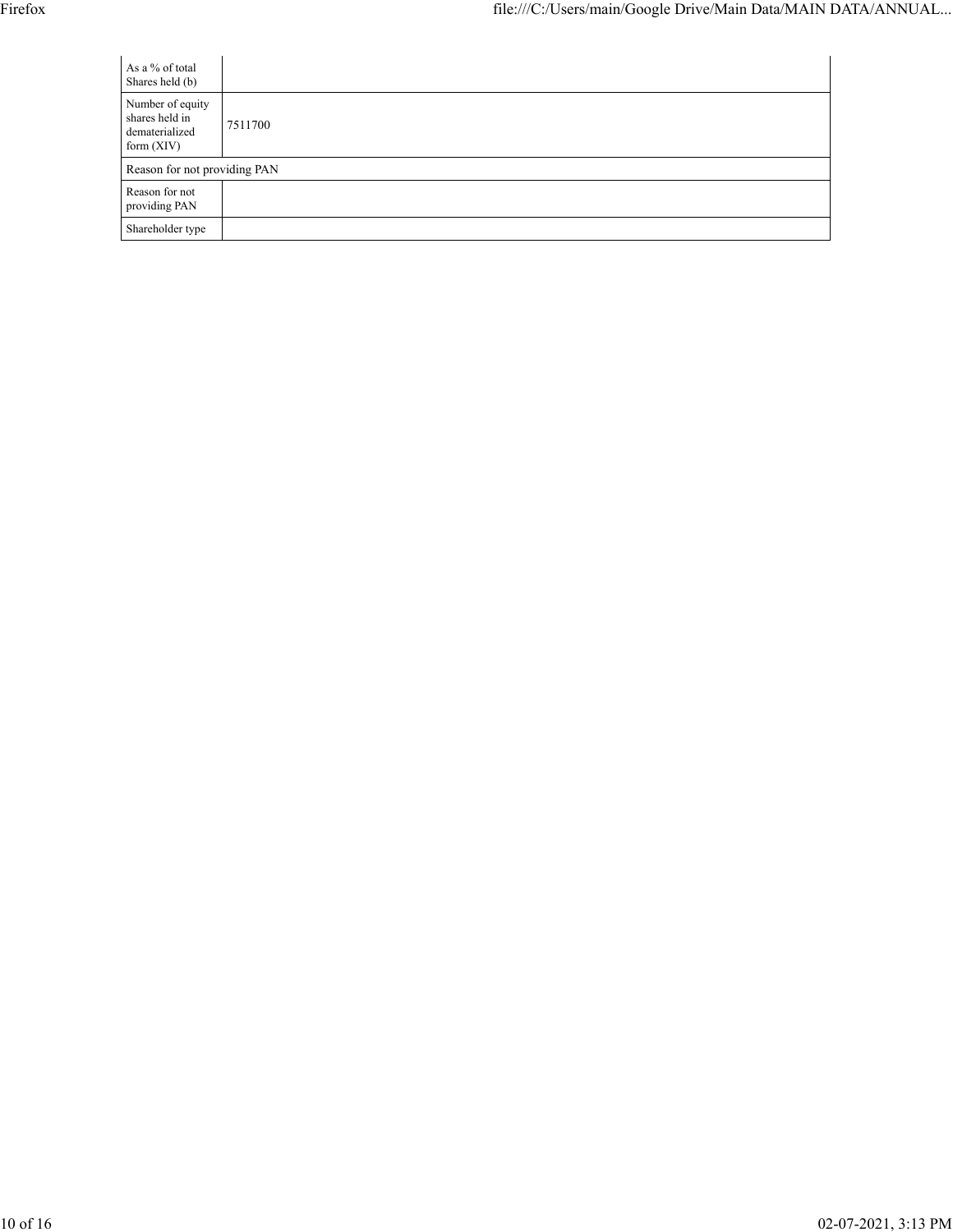|                                                                                                                                                                                         |                                                  |                          |                         |                                                 | Individuals - ii. Individual shareholders holding nominal share capital in excess of Rs. 2 lakhs. |                              |                                |
|-----------------------------------------------------------------------------------------------------------------------------------------------------------------------------------------|--------------------------------------------------|--------------------------|-------------------------|-------------------------------------------------|---------------------------------------------------------------------------------------------------|------------------------------|--------------------------------|
| Searial No.                                                                                                                                                                             | $\mathbf{1}$                                     | $\sqrt{2}$               | 3                       | $\overline{4}$                                  | 5                                                                                                 | 6                            | $\sqrt{ }$                     |
| Name of the<br>Shareholders (I)                                                                                                                                                         | <b>RAGHBIR</b><br><b>SINGH</b><br><b>PANCHAL</b> | PARAMJIT<br><b>SINGH</b> | <b>RAJINDER</b><br>KAUR | <b>PREET</b><br><b>MOHINDER</b><br><b>SINGH</b> | <b>VINOD</b><br><b>SAGAR SOOD</b>                                                                 | <b>RENU</b><br><b>SHARMA</b> | <b>RAKESH</b><br><b>DHANDA</b> |
| PAN(II)                                                                                                                                                                                 | BANPS9105E                                       | AENPS6387M               | ACNPK2410K              | ANLPS3772R                                      | AHWPS9340L                                                                                        | ADTPS7600N                   | ZZZZZ9999Z                     |
| No. of fully paid<br>up equity shares<br>held (IV)                                                                                                                                      | 424200                                           | 210000                   | 172200                  | 168000                                          | 147000                                                                                            | 147000                       | 109200                         |
| No. Of Partly paid-<br>up equity shares<br>held(V)                                                                                                                                      |                                                  |                          |                         |                                                 |                                                                                                   |                              |                                |
| No. Of shares<br>underlying<br>Depository<br>Receipts (VI)                                                                                                                              |                                                  |                          |                         |                                                 |                                                                                                   |                              |                                |
| Total nos. shares<br>held $(VII) =$<br>$(IV)+(V)+(VI)$                                                                                                                                  | 424200                                           | 210000                   | 172200                  | 168000                                          | 147000                                                                                            | 147000                       | 109200                         |
| Shareholding as a<br>% of total no. of<br>shares (calculated<br>as per SCRR,<br>1957) (VIII) As a<br>% of $(A+B+C2)$                                                                    | 4.09                                             | 2.02                     | 1.66                    | 1.62                                            | 1.42                                                                                              | 1.42                         | 1.05                           |
| Number of Voting Rights held in each class of securities (IX)                                                                                                                           |                                                  |                          |                         |                                                 |                                                                                                   |                              |                                |
| Class eg: X                                                                                                                                                                             | 424200                                           | 210000                   | 172200                  | 168000                                          | 147000                                                                                            | 147000                       | 109200                         |
| Class eg:y                                                                                                                                                                              |                                                  |                          |                         |                                                 |                                                                                                   |                              |                                |
| Total                                                                                                                                                                                   | 424200                                           | 210000                   | 172200                  | 168000                                          | 147000                                                                                            | 147000                       | 109200                         |
| Total as a % of<br><b>Total Voting rights</b>                                                                                                                                           | 4.09                                             | 2.02                     | 1.66                    | 1.62                                            | 1.42                                                                                              | 1.42                         | 1.05                           |
| No. Of Shares<br>Underlying<br>Outstanding<br>convertible<br>securities $(X)$                                                                                                           |                                                  |                          |                         |                                                 |                                                                                                   |                              |                                |
| No. of Shares<br>Underlying<br>Outstanding<br>Warrants (Xi)                                                                                                                             |                                                  |                          |                         |                                                 |                                                                                                   |                              |                                |
| No. Of Shares<br>Underlying<br>Outstanding<br>convertible<br>securities and No.<br>Of Warrants (Xi)<br>(a)                                                                              |                                                  |                          |                         |                                                 |                                                                                                   |                              |                                |
| Shareholding, as a<br>% assuming full<br>conversion of<br>convertible<br>securities (as a<br>percentage of<br>diluted share<br>capital) $(XI)$ =<br>(VII)+(X) As a $%$<br>of $(A+B+C2)$ | 4.09                                             | 2.02                     | 1.66                    | 1.62                                            | 1.42                                                                                              | 1.42                         | 1.05                           |
| Number of Locked in shares (XII)                                                                                                                                                        |                                                  |                          |                         |                                                 |                                                                                                   |                              |                                |
| No. (a)                                                                                                                                                                                 |                                                  |                          |                         |                                                 |                                                                                                   |                              |                                |
| As a % of total<br>Shares held (b)                                                                                                                                                      |                                                  |                          |                         |                                                 |                                                                                                   |                              |                                |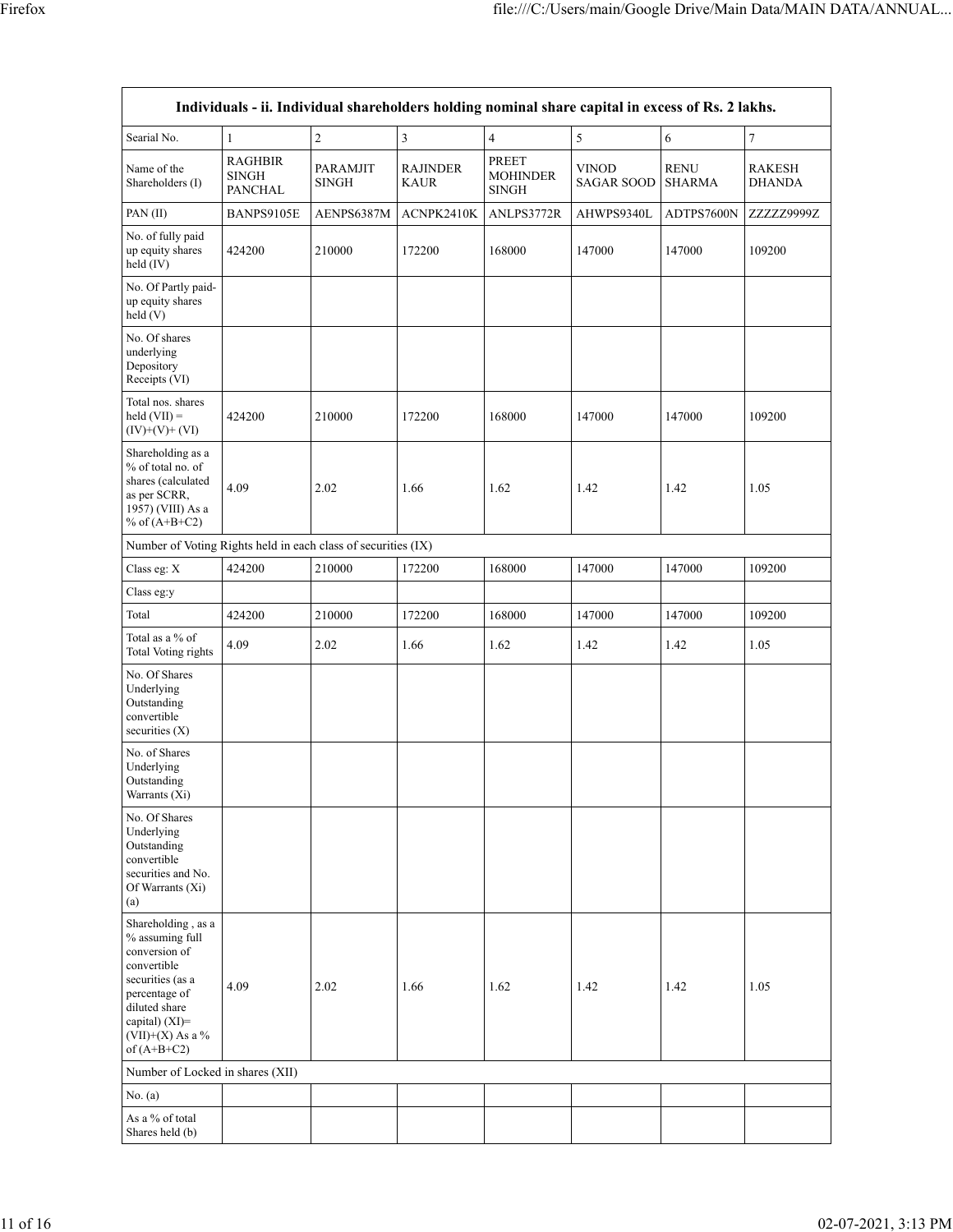| Number of equity<br>shares held in<br>dematerialized<br>form $(XIV)$ | v | $\theta$ |  | -0 | U |  |                              |  |  |  |
|----------------------------------------------------------------------|---|----------|--|----|---|--|------------------------------|--|--|--|
| Reason for not providing PAN                                         |   |          |  |    |   |  |                              |  |  |  |
| Reason for not<br>providing PAN                                      |   |          |  |    |   |  | Textual<br>Information $(1)$ |  |  |  |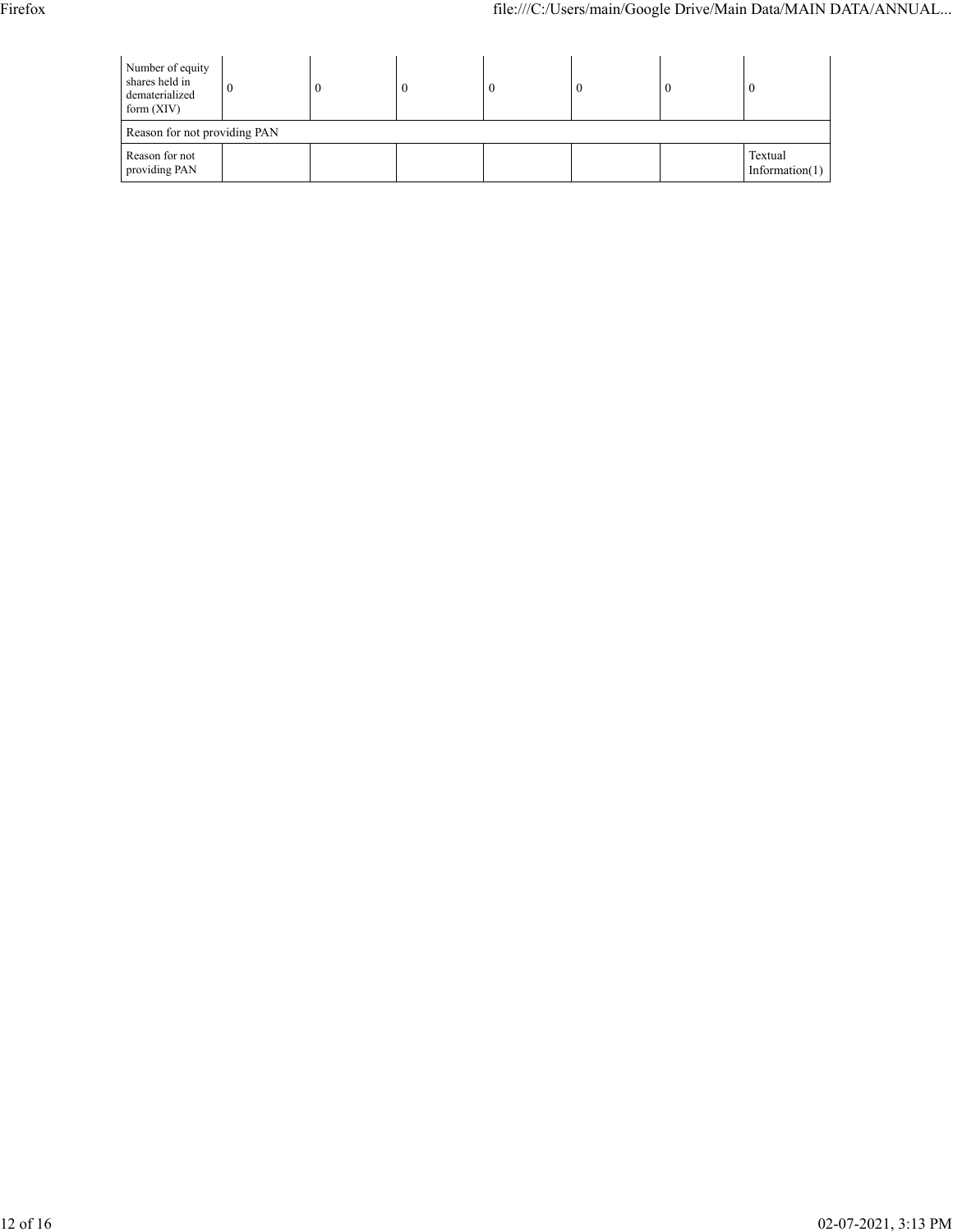| Individuals - ii. Individual shareholders holding nominal share capital in excess of Rs. 2 lakhs.                                                                                    |                                                               |  |  |
|--------------------------------------------------------------------------------------------------------------------------------------------------------------------------------------|---------------------------------------------------------------|--|--|
| Searial No.                                                                                                                                                                          |                                                               |  |  |
| Name of the<br>Shareholders (I)                                                                                                                                                      | Click here to go back                                         |  |  |
| PAN(II)                                                                                                                                                                              | Total                                                         |  |  |
| No. of fully paid<br>up equity shares<br>held (IV)                                                                                                                                   | 1377600                                                       |  |  |
| No. Of Partly paid-<br>up equity shares<br>held(V)                                                                                                                                   |                                                               |  |  |
| No. Of shares<br>underlying<br>Depository<br>Receipts (VI)                                                                                                                           |                                                               |  |  |
| Total nos. shares<br>held $(VII)$ =<br>$(IV)+(V)+(VI)$                                                                                                                               | 1377600                                                       |  |  |
| Shareholding as a<br>% of total no. of<br>shares (calculated<br>as per SCRR,<br>1957) (VIII) As a<br>% of $(A+B+C2)$                                                                 | 13.28                                                         |  |  |
|                                                                                                                                                                                      | Number of Voting Rights held in each class of securities (IX) |  |  |
| Class eg: X                                                                                                                                                                          | 1377600                                                       |  |  |
| Class eg:y                                                                                                                                                                           |                                                               |  |  |
| Total                                                                                                                                                                                | 1377600                                                       |  |  |
| Total as a % of<br><b>Total Voting rights</b>                                                                                                                                        | 13.28                                                         |  |  |
| No. Of Shares<br>Underlying<br>Outstanding<br>convertible<br>securities $(X)$                                                                                                        |                                                               |  |  |
| No. of Shares<br>Underlying<br>Outstanding<br>Warrants (Xi)                                                                                                                          |                                                               |  |  |
| No. Of Shares<br>Underlying<br>Outstanding<br>convertible<br>securities and No.<br>Of Warrants (Xi)<br>(a)                                                                           |                                                               |  |  |
| Shareholding, as a<br>% assuming full<br>conversion of<br>convertible<br>securities (as a<br>percentage of<br>diluted share<br>capital) (XI)=<br>(VII)+(X) As a $%$<br>of $(A+B+C2)$ | 13.28                                                         |  |  |
|                                                                                                                                                                                      | Number of Locked in shares (XII)                              |  |  |
| No. $(a)$                                                                                                                                                                            |                                                               |  |  |
| As a % of total<br>Shares held (b)                                                                                                                                                   |                                                               |  |  |
| Number of equity<br>shares held in<br>dematerialized                                                                                                                                 | $\boldsymbol{0}$                                              |  |  |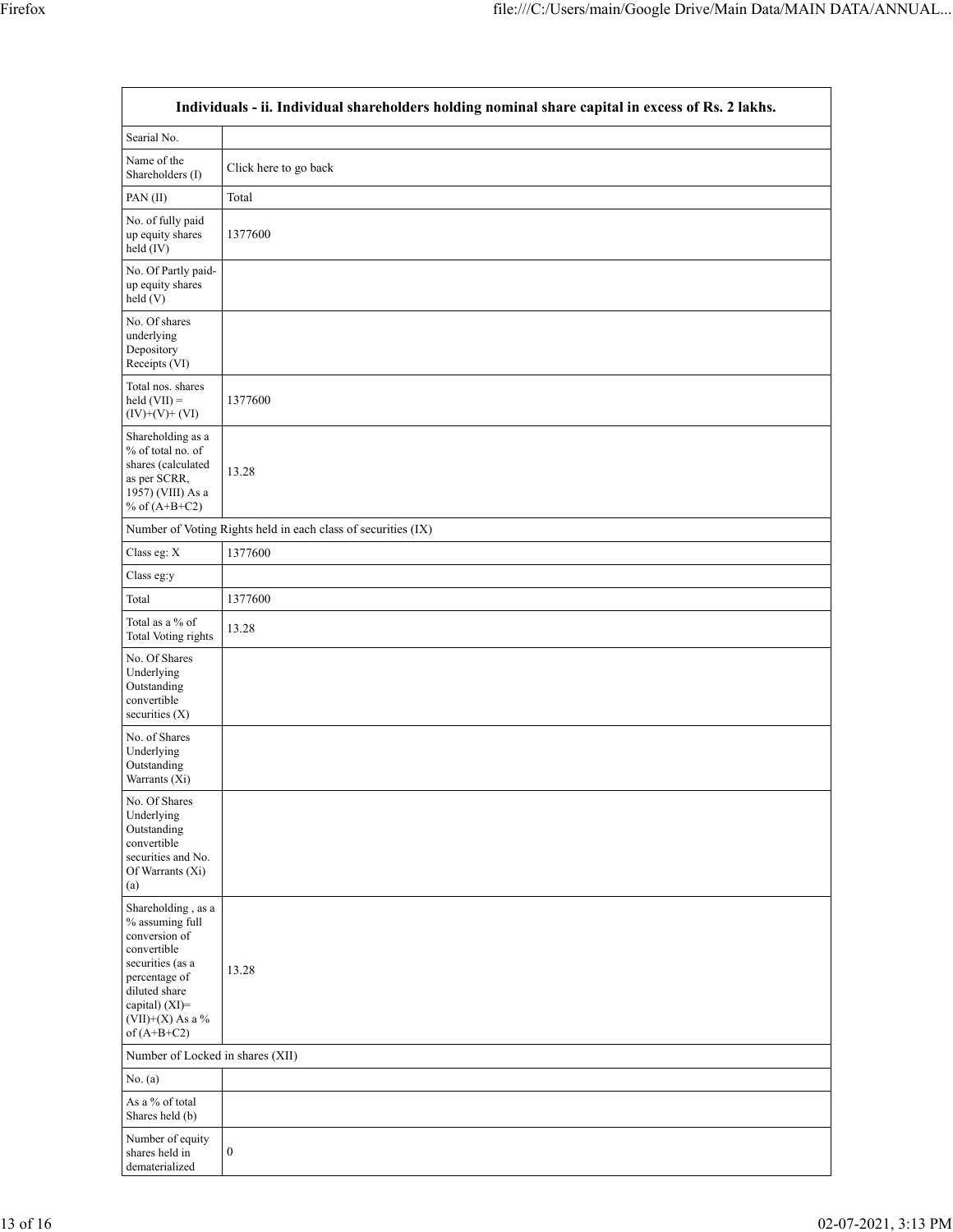| form $(XIV)$                    |  |  |  |
|---------------------------------|--|--|--|
| Reason for not providing PAN    |  |  |  |
| Reason for not<br>providing PAN |  |  |  |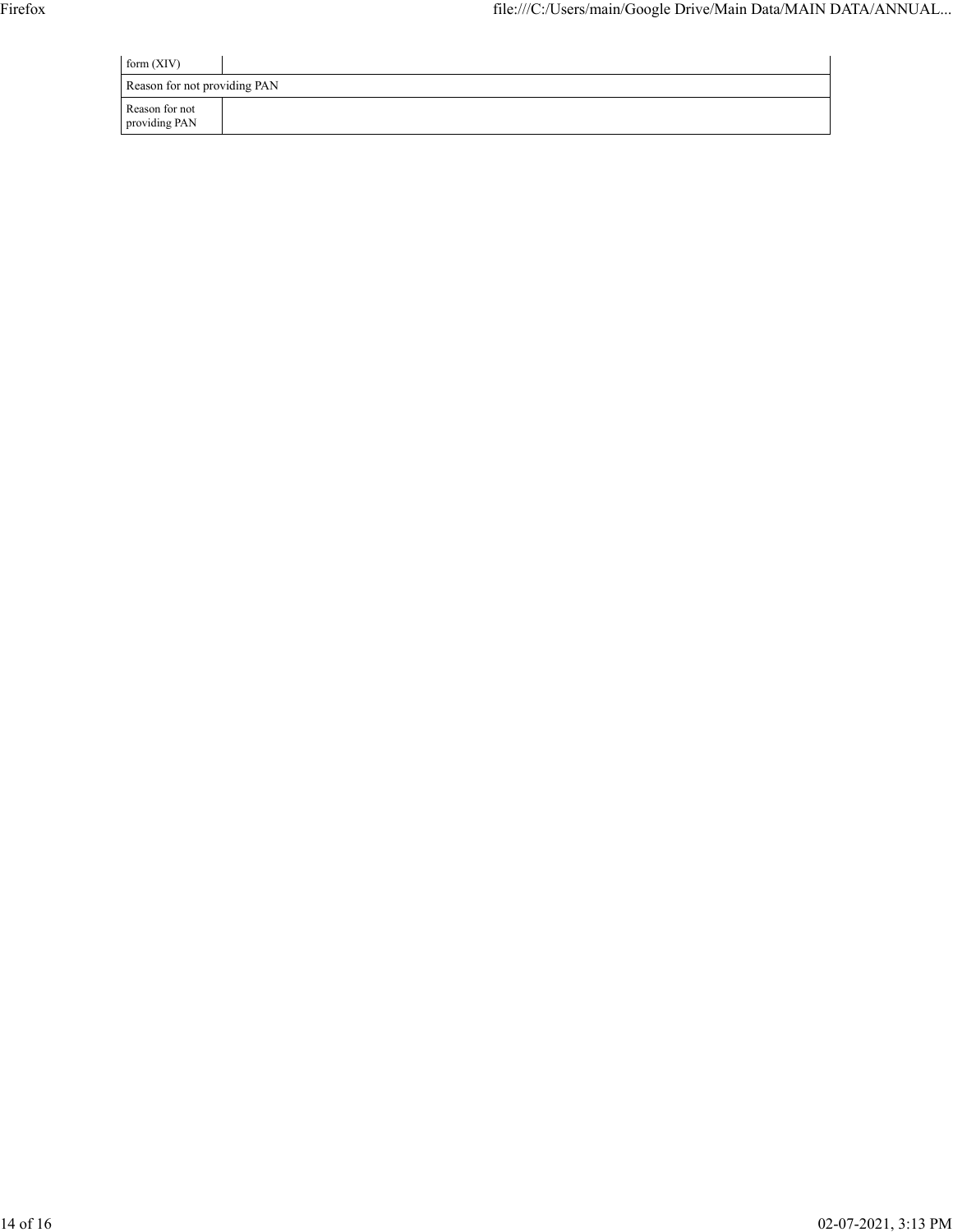|                        | <b>Text Block</b>                                                                                 |
|------------------------|---------------------------------------------------------------------------------------------------|
| Textual Information(1) | Sent a request letter to shareholder for requesting for their PAN, reply for the same is awaited. |